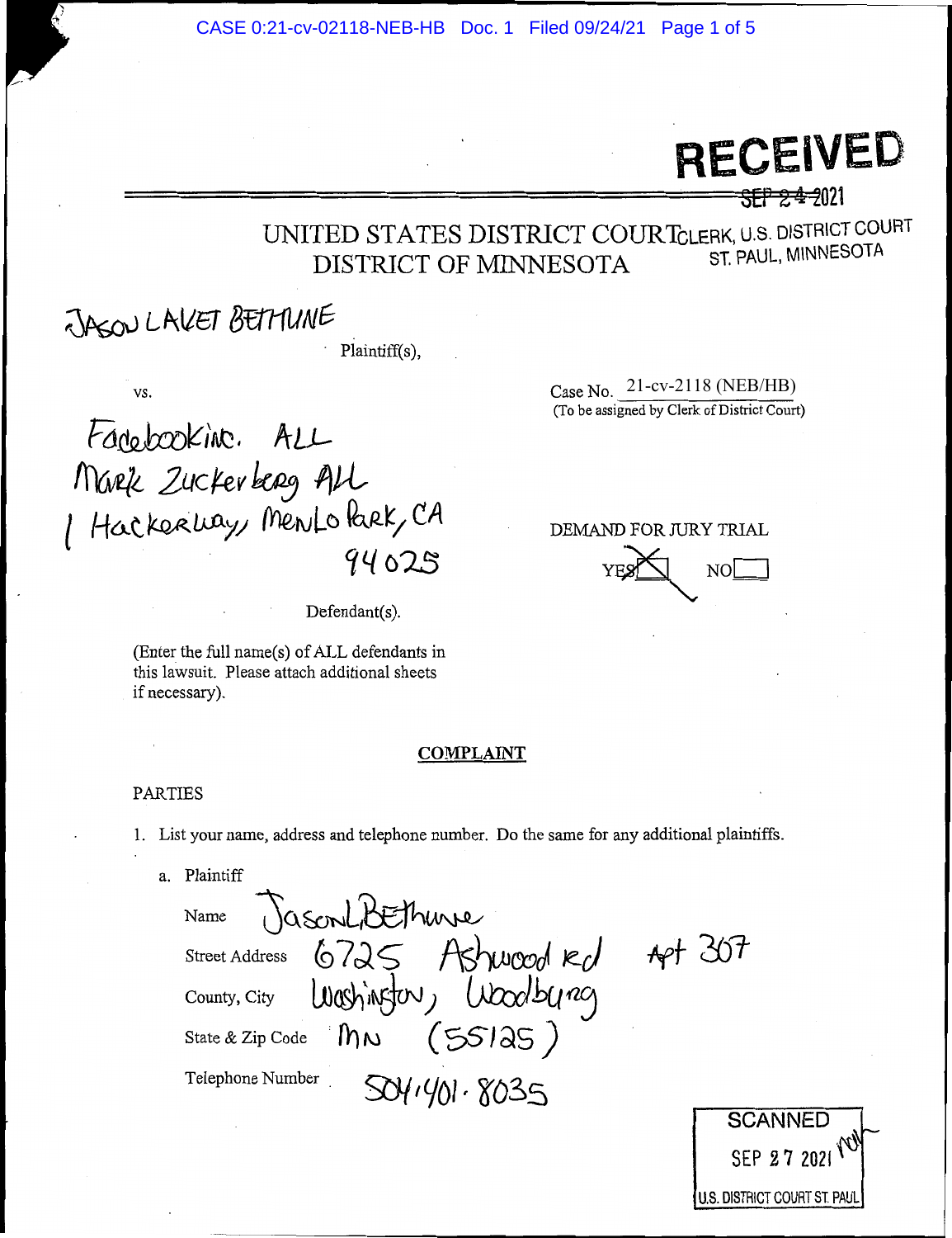2. List all defendants. You should state the full name of the defendant, even if that defendant is a government agency, an organization, a corporation, or an individual. Include the address where each defendant may be served. Make sure that the defendant(s) listed below are identical to those contained in the above caption.

| a. | Defendant No. 1                                                        |
|----|------------------------------------------------------------------------|
|    | Name                                                                   |
|    | Mark Zuckerberg<br>Hacker way, mento park, CA<br><b>Street Address</b> |
|    | County, City                                                           |
|    | State & Zip Code                                                       |
| b. | Defendant No. 2                                                        |
|    | tocebookine.<br>Name                                                   |
|    | <b>Street Address</b>                                                  |
|    | Hacker Way, Mento park<br>County, City                                 |
|    | State & Zip Code                                                       |
| C. | Defendant No. 3                                                        |
|    | Name                                                                   |
|    | <b>Street Address</b>                                                  |
|    | County, City                                                           |

State & Zip Code

NOTE: IF THERE ARE ADDITIONAL PLAINTIFFS OR DEFENDANTS, PLEASE PROVIDE THEIR NAMES AND ADDRESSES ON A SEPARATE SHEET OF PAPER. Check here if additional sheets of paper are attached: Please label the attached sheets of paper to correspond to the appropriate numbered paragraph above (e.g. Additional Defendants 2.d., 2.e., etc.)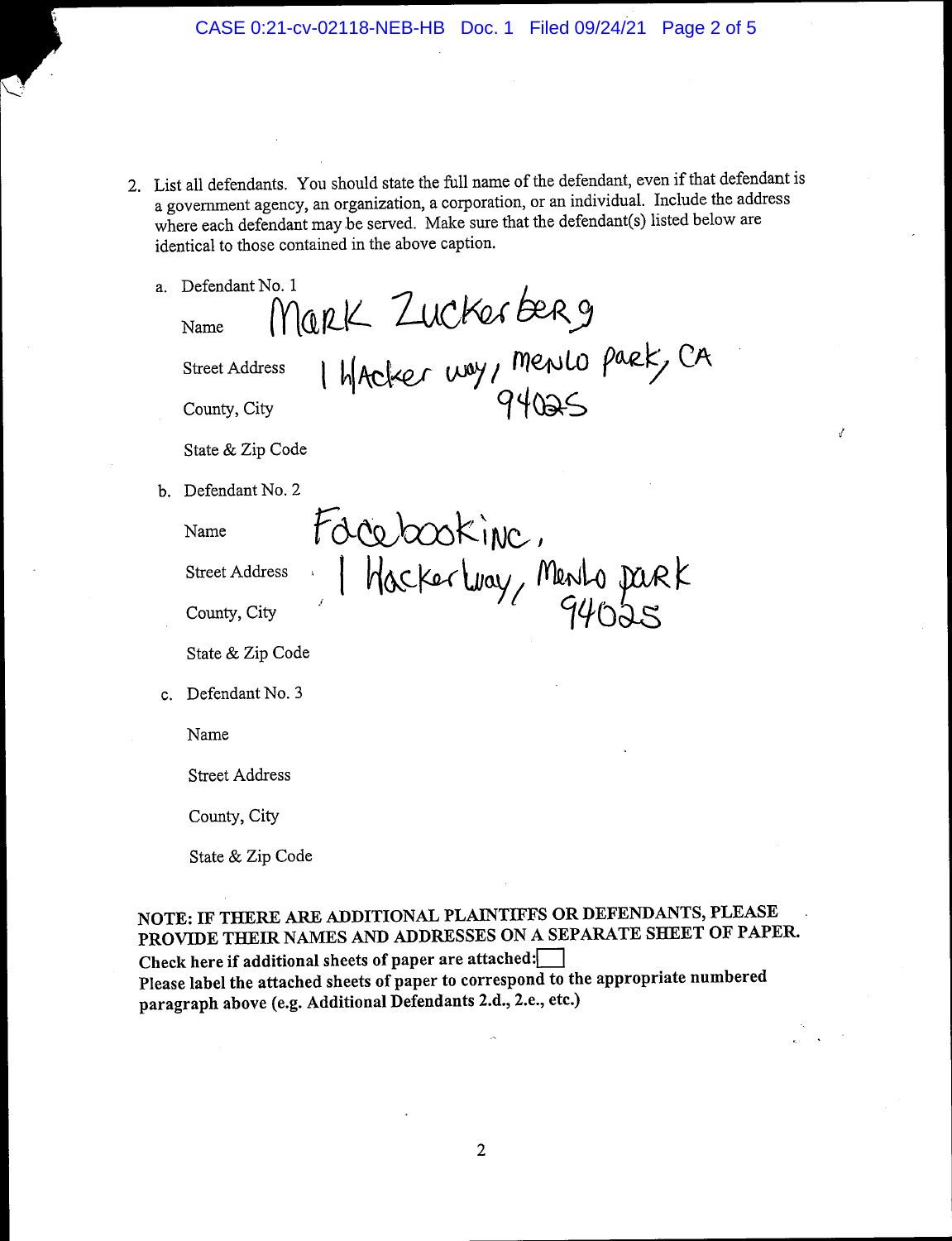#### **JURISDICTION**

Federal courts are courts of limited jurisdiction. Generally, two types of cases can be heard in federal court: cases involving a federal question and cases involving diversity of citizenship of the parties. Under 28 U.S.C. § 1331, a case involving the United States Constitution or federal laws or treaties is a federal question case. Under 28 U.S.C. § 1332, a case in which a citizen of one state sues a citizen of another state and the amount of damages is more than \$75,000 is a diversity of citizenship case.

3. What is the basis for federal court jurisdiction? (check all that apply)

 $\blacktriangleright$ Federal Ouestion

Diversity of Citizenship

4. If the basis for jurisdiction is Federal Question, which Federal Constitutional, statutory or treaty right is at issue? List all that apply.



Us cede 371

5. If the basis for jurisdiction is Diversity of Citizenship, what is the state of citizenship of each party? Each Plaintiff must be diverse from each Defendant for diversity jurisdiction.

Plaintiff Name:

State of Citizenship:

Defendant No. 1:

State of Citizenship:

Defendant No. 2:

State of Citizenship:

Attach additional sheets of paper as necessary and label this information as paragraph 5.

Check here if additional sheets of paper are attached.

6. What is the basis for venue in the District of Minnesota? (check all that apply)

Defendant(s) reside in Minnesota  $\mathbb{R}$  Eacts alleged below primarily occurred in Minnesota

Other: explain

## STATEMENT OF THE CLAIM

Describe in the space provided below the basic facts of your claim. The description of facts should include a specific explanation of how, where, and when each of the defendants named in the caption violated the law, and how you were harmed. Each paragraph must be numbered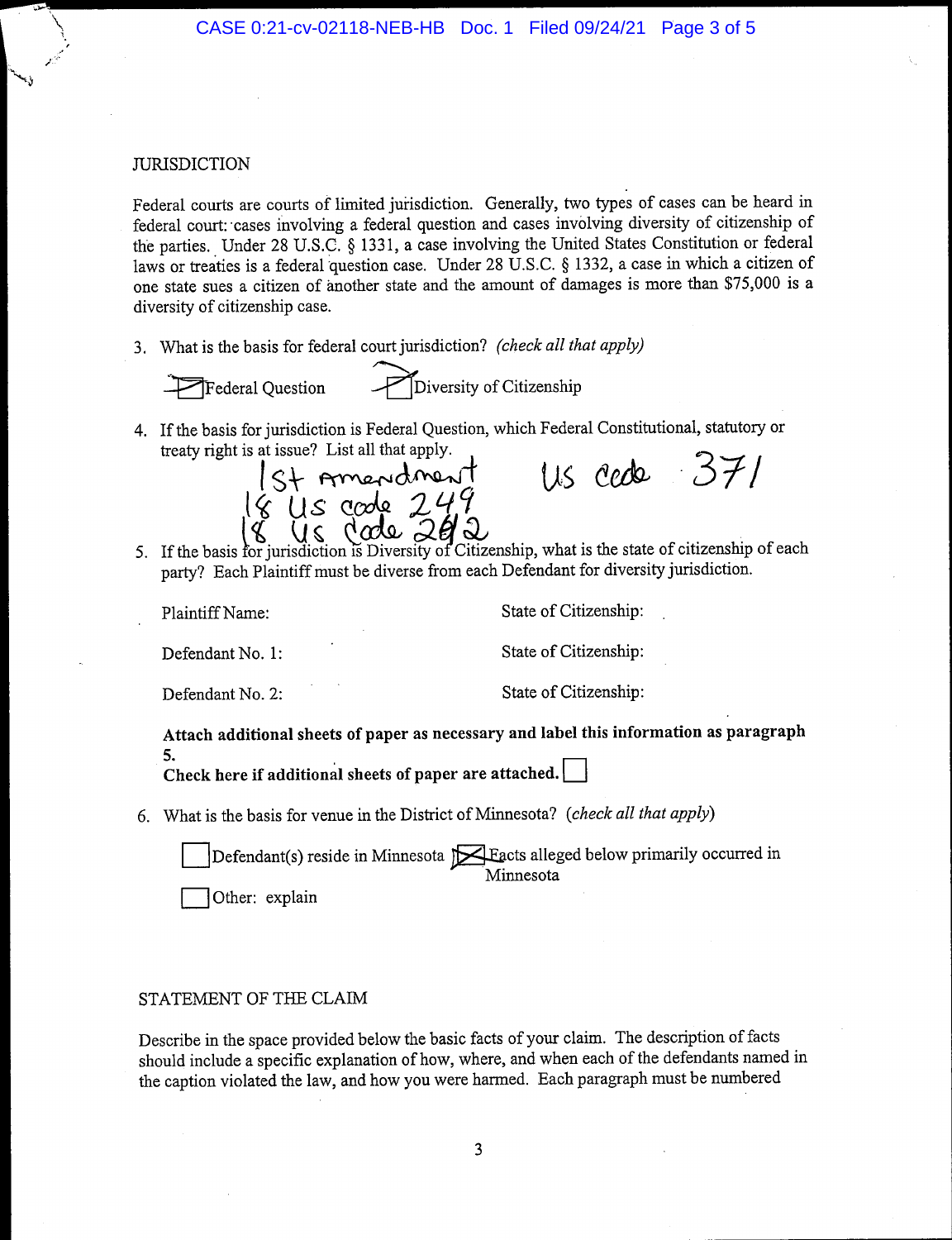separately, beginning with number 7. Please write gach single set of circumstances in a  $\alpha$  separately numbered paragraph.  $\alpha$  and  $\alpha$  and  $\alpha$  and  $\alpha$  and  $\alpha$  and  $\alpha$  and  $\alpha$  , and  $\alpha$ 7. Facebook Page Strutelown For Freedom of  $|$ st Amendment vidlation  $U$ s code  $S$  249 /s  $Us$  code  $\S$   $\partial 4\partial$ 18 US code & 246<br>18 US code & 37 1  $\mathcal{S}$ 18 US code

Attach additional sheets of paper as necessary. Check here if additional sheets of paper are attached: Please label the attached sheets of paper to as Additional Facts and continue to number the paragraphs consecutively.

REQUEST FOR RELIEF

State what you want the Court to do for you and the amount of monetary compensation, if any, you are seeking.

 $222,000,000,000,000$ 

4